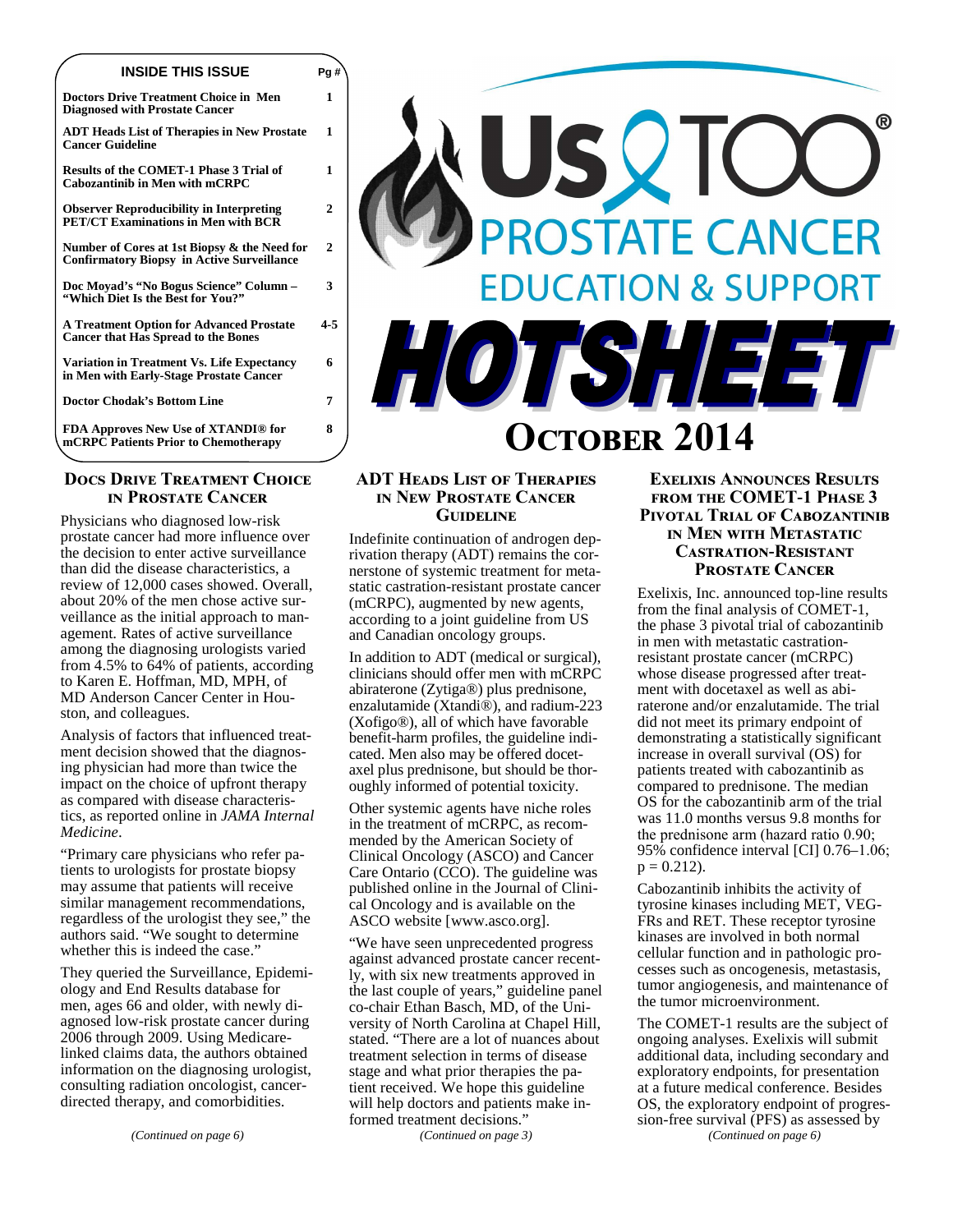# **PAGE 2**



# **AND PEOPLE LIKE YOU!**

ITEMS CONTAINED IN US TOO PUBLICATIONS ARE OB-TAINED FROM VARIOUS NEWS SOURCES AND EDITED FOR INCLUSION. WHERE AVAILABLE, A POINT-OF-CONTACT IS PROVIDED. REFERENCES TO PERSONS, COMPANIES, PROD-UCTS OR SERVICES ARE PROVIDED FOR INFORMATION ONLY AND ARE NOT ENDORSEMENTS. READERS SHOULD CONDUCT THEIR OWN RESEARCH INTO ANY PERSON. COMPANY, PRODUCT OR SERVICE, AND CONSULT WITH THEIR LOVED ONES AND PERSONAL PHYSICIAN BEFORE DECIDING ON  $\underline{\text{ANY}}$  COURSE OF ACTION.

THE INFORMATION AND OPINIONS EXPRESSED IN THIS PUBLICATION ARE NOT RECOMMENDATIONS FOR ANY MEDICAL TREATMENT, PRODUCT SERVICE OR COURSE OF ACTION BY US TOO INTERNATIONAL, INC., ITS OFFICERS AND DIRECTORS, OR THE EDITORS OF THIS PUBLICATION. FOR MEDICAL, LEGAL OR OTHER ADVICE, PLEASE CONSULT PROFESSIONAL(S) OF YOUR CHOICE.

#### *HotSheet* Editorial Team:

JONATHAN MCDERMED, PHARMD ROB PROTZ, MS TOM KIRK JACKIE KONIECZKA CHUCK STRAND

US TOO INTERNATIONAL STAFF.

TOM KIRK, PRESIDENT AND CEO JACKIE KONIECZKA, OFFICE MANAGER TERRI GIBBONS LIKOWSKI, CHAPTER SERVICES MANAGER, PHONE +1 (877) 978-7866 (TOLL-FREE) JOHN LUPTON, DIRECTOR OF DEVELOPMENT CHUCK STRAND, DIRECTOR OF MARKETING AND COMMUNICATIONS

US TOO BOARD OF DIRECTORS:

#### Executive Committee/Officers

JIM RIEDER, CHAIRMAN JEFF MILLS, VICE CHAIRMAN TODD AHRENS, TREASURER BILL SEIDEL, SECRETARY

#### **DIRECTORS**

FRED ALLEN TOM CVIKOTA **JERRY DEANS** JIM HAMMACK, DDS **JERRY HARDY** KEITH HOFFMAN DAVID LUBAROFF, PHD **IM NADDEO** DEXTER C. RUMSEY III TOM KIRK, PRESIDENT AND CEO

US TOO INTERNATIONAL, INC. IS INCORPORATED IN THE STATE OF ILLINOIS AND RECOGNIZED AS A  $501(c)(3)$  NOT-FOR-PROFIT CHARITABLE CORPORATION

#### **DONATIONS/GIFTS TO US TOO ARE TAX DEDUCTIBLE**

2720 S. RIVER RD., STE. 112, DES PLAINES, IL 60018 PHONE: (630) 795-1002 / FAX: (630) 795-1602

**WEBSITE: WWW.USTOO.ORG** COPYRIGHT 2014, US TOO INTERNATIONAL, INC.

**STUDY OF INTER- AND INTRA-OBSERVER REPRODUCIBILITY IN** THE INTERPRETATION OF  $(^{18}F)$ **CHOLINE PET/CT EXAMINATIONS IN PATIENTS SUFFERING FROM BIOCHEMICALLY RECURRENT PROSTATE CANCER FOLLOWING CURATIVE TREATMENT** 

Pegard C, Gallazzini-Crépin C, Giai J, et al

**EJNMMI Res 4: 25, 2014** 

**Background:** The aim of this study was to investigate the reproducibility of intra- and inter-observer interpretation of  $(^{18}F)$  choline positron emission tomography/computed tomography examinations in patients suffering from biochemically recurrent prostate cancer following curative treatment.

**Methods:** A total of 60 patients with biochemical recurrence after curative treatment were included in this bicentric study. The interpretations were based on a systematic analysis of several anatomic regions and all four nuclear medicine physicians used identical result consoles. The examinations were interpreted with no knowledge of the patients' clinical context. Two months later, a second interpretation of all these examinations was performed using the same method, in random order.

**Results:** To evaluate local recurrences, when the prostate is in place, the results showed moderate inter- and intraobserver reproducibility: concordance of all four physicians has a Fleiss' kappa coefficient of 0.553 with a confidence interval of (0.425 to 0.693). For patients who had had a prostatectomy, there was excellent concordance for the negative examinations. For the lymphatic basin, inter- and intra-observer reproducibility was excellent with a Fleiss' kappa coefficient of 0.892 with a confidence interval of (0.788 to 0.975). The lymphatic sub-group analysis was also good. For the lymphatic groups in the right or left hemi-pelvices, all Fleiss' kappa and Cohen's kappa coefficients are varying from 0.760 to 1 with narrow confidence intervals from (0.536 to 0.984) to (1 to 1) in favour of good/excellent interobserver reproducibility. To evaluate bone metastasis, inter-observer reproducibility was good with a Fleiss' kappa coefficient of 0.703 and a confidence interval of (0.407 to 0.881).

**Conclusion:** Our study is, at this time, the only one on the reproducibility of

*(Continued on page 8)* 

# **THE NUMBER OF CORES AT FIRST BIOPSY MAY SUGGEST THE NEED FOR A CONFIRMATORY BIOPSY IN PATIENTS ELIGIBLE FOR ACTIVE** SURVEILLANCE-IMPLICATION FOR **CLINICAL DECISION MAKING IN THE REAL-LIFE SETTING**

Villa L, Salonia A, Capitanio U, et al

#### **Urology 84: 634–641, 2014**

**Objective:** To assess whether the number of cores at first prostate biopsy affect pathologic findings at radical prostatectomy (RP) in potential candidates for active surveillance (AS).

**Material and Methods:** Two hundred seventy-five patients fulfilling Prostate Cancer Research International: Active Surveillance criteria (prostate-specific antigen level  $\leq 10$  ng/mL, prostatespecific antigen density  $< 0.2$  ng/mL/cm<sup>3</sup>, number of positive cores  $\leq$ 2, T1c-T2 clinical stage, Gleason score  $[GS] \leq 6$ ) underwent RP between 2005 and 2013 at a single institution. Patients were stratified into three groups according to different biopsy schemes (≤12 vs 13-18 vs ≥19 cores). Rates of pathologically confirmed insignificant prostate cancer (pIPCa; defined as RP GS  $\leq$ 6, tumor volume ≤0.5 mL, and organ-confined disease) and unfavorable disease (UD, defined as non-organ-confined disease and/or pathologic  $GS \ge 7$ ) at RP were stratified according to the biopsy schemes. Logistic regression analyses tested the effect of preoperative variables in predicting pIPCa and UD at RP.

**Results:** Of all, 23.3% and 33.4% patients harbored pIPCa and UD, respectively. pIPCa and UD were found in 15.7%, 32.1%, 25.3% (P = 0.04) and in 48.1%, 23.8%, 24.1% (P <0.001) patients with  $\leq 12$ , 13-18,  $\geq 19$  cores, respectively. At multivariate analyses, number of biopsy cores emerged as an independent predictor of both pIPCa  $(\leq 12 \text{ vs } 13-18 \text{ cores: odds ratio } [OR] =$ 2.34; P = 0.02) and UD ( $\leq$ 12 vs 13-18) cores: OR = 0.39; P < 0.01;  $\leq 12$  vs  $\geq 19$ cores: OR =  $0.38$ ; P < 0.01).

**Conclusion:** Among candidates for AS, number of biopsy cores emerged as an independent predictor of pIPCa and UD at RP. These findings would suggest that the extent of initial biopsy sampling should be considered when addressing patients to AS and before planning any surveillance strategies.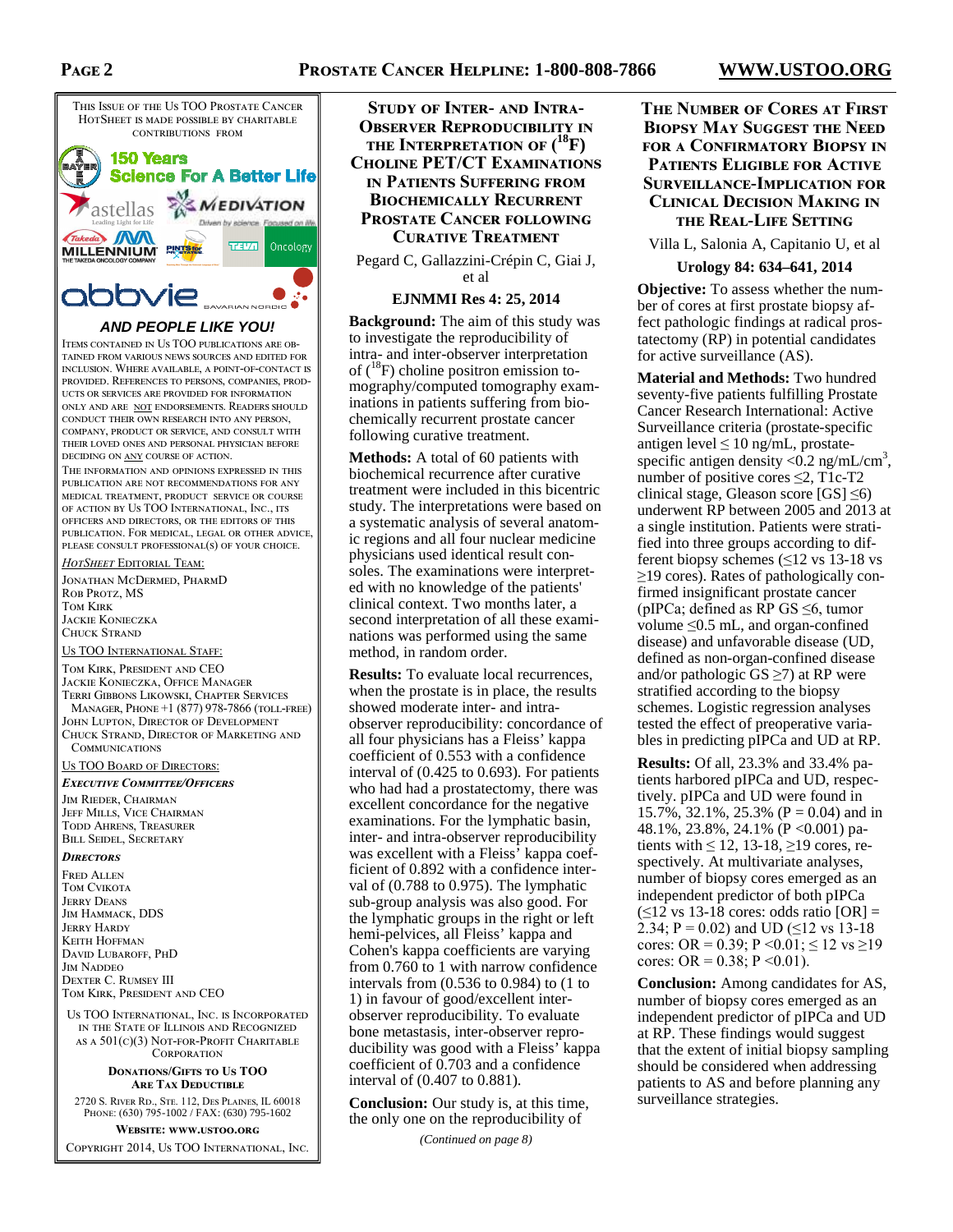## **NEW GUIDELINES IN MCRPC**

*(Continued from page 1)* 

Quality of life figured prominently in recommendations about therapies to use in addition to ADT, according to guideline co-chair Andrew Loblaw, MD, of Sunnybrook Odette Cancer Center in Toronto, Ontario, Canada. Patients need to understand the likely and potential side effects. Cost also will enter into discussions between clinicians and patients, because cost can affect access to treatment and quality of life.

The guidelines emphasize the situations under which specific therapies should be used (in addition to ADT):

- Abiraterone/prednisone, enzalutamide, and radium-223 should be offered to men who have disease that has spread predominately to bone; all three drugs have demonstrated improved survival, quality of life, and a favorable balance between benefits and harms.
- If chemotherapy is considered, docetaxel/prednisone should be offered and accompanied by a discussion of toxicity.
- If disease progresses on docetaxel, clinicians may offer cabazitaxel (Jevtana®), the side effects of which should also be discussed thoroughly.
- Sipuleucel-T (Provenge<sup>®</sup>) should be reserved for men with no or minimal symptoms.
- **Mitoxantrone may be offered with** patient understanding of the therapy's limited clinical benefit and risk of side effects.
- Clinicians may offer ketoconazole or antiandrogens but should clearly inform patients about expectations of limited clinical benefit and a risk of side effects.

Clinicians should not give patients with mCRPC bevacizumab (Avastin®), estramustine (Emcyt®), or sunitinib (Sutent®), according to the guideline. Palliative care should be discussed with all patients early in the course of the disease, along with other treatment options. The guideline panel found evidence insufficient to recommend a specific sequence for available therapies.

The ASCO-CCO guideline follows one developed by the American Urological Association in 2013, which also emphasized appropriate use of the expanded number of treatment options for men with mCRPC but addressed sequencing, as well.

*MedPage Today, 8 September 2014* 

# Doc Moyad's What Works & What is Worthless Column, Also **KNOWN AS "NO BOGUS SCIENCE" COLUMN**

**"What is the best diet to lose weight and fight cancer? Atkins, Jenny Craig, South Beach, Mediterranean, Moyad Eat Anything in Moderation Plan, Vegan, Weight Watchers? YES !"** 

Mark A. Moyad, MD, MPH, Univ. of Michigan Medical Center, Dept. of Urology

**Editor's note:** Us TOO has invited certain physicians and others to provide information and commentary for the *HotSheet* to enrich its content to empower the reader. This column contains the opinions and thoughts of its author and is not necessarily those of Us TOO International.

#### **Bottom Line:**

One diet does NOT fit all! Pick one that you can adhere to and if it makes you heart-healthy then you are the winner!

————————————————

In one of the largest reviews of different diets to lose weight I have ever come across in my career, the results might surprise you or maybe not. It has become clear to me over 30 years that partially reducing your overall caloric intake, regardless of the source, is the key to weight loss and fighting cancer! In the old days (aka just a few years ago) the way to get someone to lose weight was simply by being honest and telling a person to remove certain foods from their diet to reduce calories.

Well, being honest does not work anymore. So, diets that rely on a system of "points" (aka calories) make people feel better; you're only allowed a certain number of "points" (aka calories) and if you exceed that number you will gain weight. As the days went on other distracting and non-honest terms came to light such as "glycemic index" in response to being told to only eat foods that cause minimal changes in insulin (aka lower calorie foods). However, the problem with all these fad diets is that they forget to mention the obvious—that simply reducing caloric intake from any source can help you lose calories. So, along comes the largest and most comprehensive review of diets in one of the most prestigious journals in the world; and it finds that whatever diet a patient can adhere to (as long as it helps lower calories) is the right one!<sup>1</sup>

So, what does this means for the Moyad Diet and fighting cancer? The Moyad Diet is any diet you can adhere to that helps you do at least seven things: 1) Lose weight/waist, and/or 2) increase muscle mass, and/or 3) reduce or improve cholesterol, and/or 4) reduce or improve blood pressure, and/or 5) reduce or improve blood sugar (glucose), and/or 6) reduce blood markers/tests of inflammation such as hs-CRP and/or 7)

keep your stress level low, and your mood stable and positive (not grouchy like some wacky guy that yells at a TSA agent because they stopped him to check out what he says is "only moisturizer so what is the big deal!").

All of these seven changes are exactly what can also help you fight cancer and potentially lower your PSA. I have NEVER believed that one diet fits all just like I have NEVER believed that one exercise fits all! I find it sad and troubling when some "experts" tell cancer patients that there is only one path to dieting and cancer and if you do not follow that specific path then you are in trouble. Well my friends, there are many paths to achieve success in dieting. Life is a terminal disease, my friends, and it is so, so short; and in fact too short to be told I cannot enjoy a little ice cream, pizza, beer and wings every once in a while—especially by some "expert(s)" that have the quality of life tantamount to a package of flavorless rice cakes (blaahhh)!

#### Reference:

1. Johnston BC, Kanters S, Bandayrel K, et al. Comparison of weight loss among named diet programs in overweight and obese adults: a metaanalysis. JAMA 312: 923–933, 2014

![](_page_2_Picture_27.jpeg)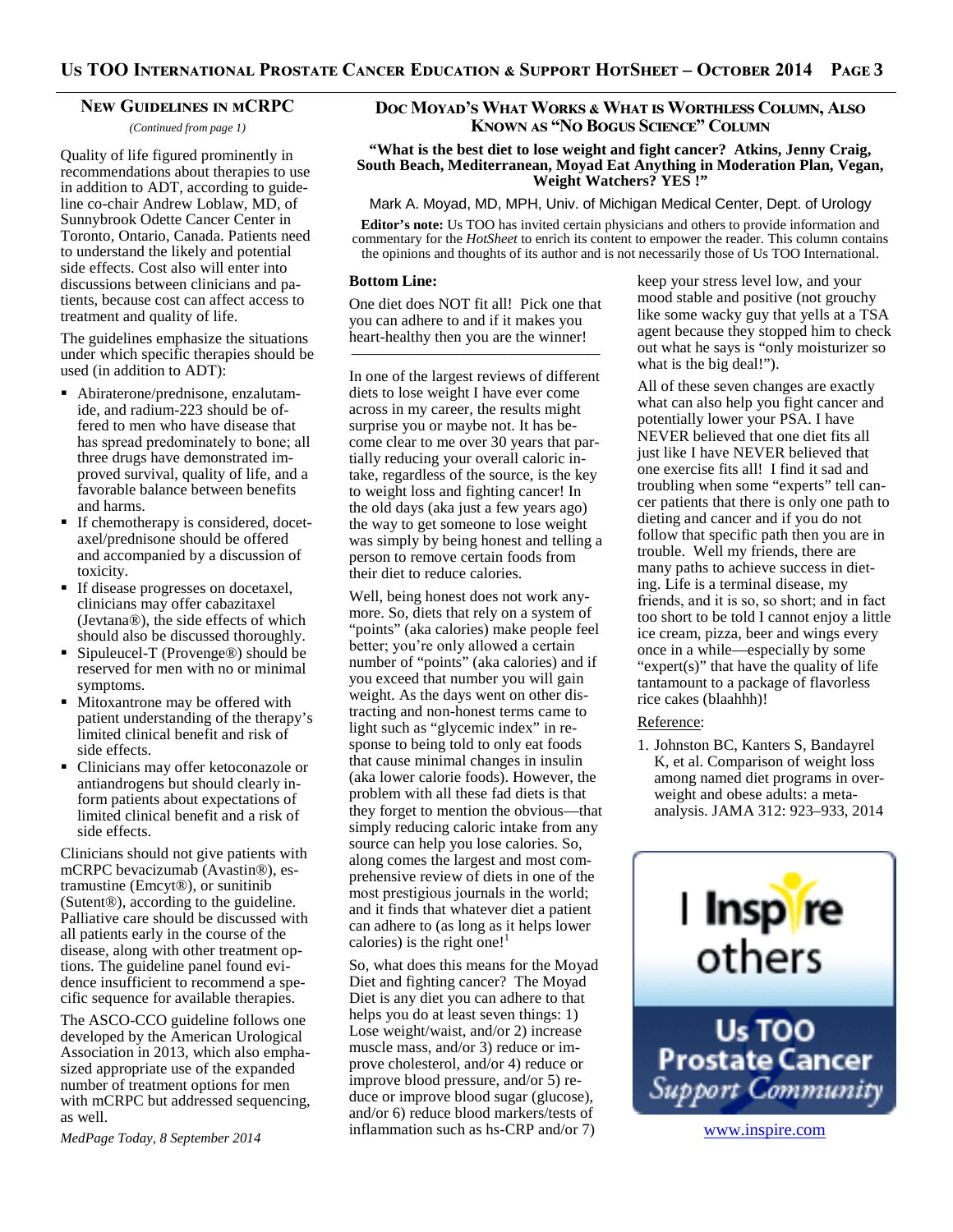# **A TREATMENT OPTION FOR ADVANCED PROSTATE CANCER THAT HAS SPREAD TO THE BONES**

Prostate cancer originates in the prostate gland but may spread to other tissues. $1$ Testosterone, an androgen hormone, enhances the growth and spread of prostate cancer cells; therefore, one of the earliest types of treatment for prostate cancer is hormonal therapy that lowers testosterone levels. $<sup>2</sup>$ </sup>

Hormone therapy can help shrink or slow the growth of prostate cancer.<sup>2</sup> If you are diagnosed with prostate cancer that no longer responds to medical or surgical treatments that lower testosterone, your healthcare team will conduct tests to find out whether the disease has spread beyond the prostate gland (or metastasized).<sup>3</sup> Bone is the most common site of metastasis in patients with prostate cancer and bone metastases impact nearly 90% of men with CRPC.<sup>4,5</sup>

Bone metastases can cause increased risk of death.<sup>6-8</sup> They may be associated with symptoms, but "very few patients are able to attribute their symptoms, when they first start, to their cancer…they're not thinking of the symptoms as cancer," says Oliver Sartor, MD, medical director at the Tulane Cancer Center in New Orleans, LA. Your healthcare team will consider evaluating you for symptomatic bone metastases if you are experiencing weakness, problems with your posture, difficulty moving, or pain creating the need for pain medications, including those that are over-the-counter.<sup>9,10</sup> Be sure to talk with your healthcare team about symptoms you experience; it's important to know that this includes any *new* symptoms and changes in symptoms, too.<sup>9-11</sup>

If symptoms suggest that prostate cancer has spread to your bones, your healthcare team will talk with you about ways to treat it. Taking time to learn about your treatment options and asking questions about things that are unclear may help you to understand what to expect before, during, and after treatment. Frequent conversations with your healthcare team will help you to make more informed decisions.<sup>1,12,13</sup> There are treatments available that may help slow the spread of your cancer.

Until recently, the only treatment option for metastatic CRPC that improved the chances of living longer was chemotherapy. Fortunately, in the last several years, treatment options have been approved that prolong life in patients with metastatic prostate cancer. $14-19}$  Different considerations come into play when deciding on a treatment, including short- and long-term side effects, the chances of living longer (with or without treatment), age, general health, and personal preferences. The healthcare team works together to create an overall treatment plan.<sup>12</sup>

Creating a treatment plan involves considering the risks and benefits of available treatments.<sup>12</sup> One of the available treatment options, approved May 15, 2013, is Xofigo® (radium Ra 223 dichloride) injection.<sup>19</sup> Xofigo (pronounced zo-FEE-go) is a radiopharmaceutical treatment approved by the US Food and Drug Administration.<sup>19</sup> It is an option for patients with prostate cancer that is resistant to medical or surgical treatments that lower testosterone and has spread to their bones with symptoms, but not to other parts of the body.<sup>19</sup>

Radium is an alkaline earth metal, discovered by Marie and Pierre Curie in 1898.<sup>20</sup> Radium and calcium have similar chemical properties, so radium predominantly accumulates in areas in your bones that are growing quickly, just like calcium does. Bone metastases are one of those rapidly growing areas, $21-23$  which is why doctors use Xofigo to treat prostate cancer that has spread to the bones. Xofigo gives off a strong energy that helps kill cancer cells but limits damage to nearby healthy cells and tissue.<sup>19,24</sup> Xofigo can be absorbed by organs other than the bone, primarily the bone marrow and digestive system, which can result in side effects in those healthy tissues.<sup>19</sup> Before beginning any treatment for CRPC that has spread to the bones, including Xofigo, it can be helpful to talk with the healthcare team about possible side effects.<sup>19</sup>

In the ALSYMPCA clinical trial, 921 men with prostate cancer who had at least two bone metastases with symptoms and no known tissue metastases were given either Xofigo or placebo by injection.<sup>25</sup> In both of these groups, the men were also taking other medications for their disease.<sup>25</sup>

The results of ALSYMPCA showed that the men who received Xofigo lived significantly longer; they had a median overall survival of 14.9 months vs 11.3 months in the group of placebo-treated men in an updated analysis.<sup>25</sup> The survival results of ALSYMPCA were supported by a delay in their first bone-related symptom or event (called "symptomatic skeletal events"), favoring patients who were on Xofigo. Most of the events were external beam radiation therapy (treatment using a focused beam of radiation delivered from a device external to the body) to cancer spread to the bones.<sup>25</sup>

Dr. Sartor notes, "I believe Xofigo is a valuable addition to the available treatment options for patients."

Before beginning any treatment for CRPC that has spread to the bones, including Xofigo, you should talk with the healthcare team about possible side effects.<sup>19</sup> Do not take Xofigo if you are pregnant or may become pregnant. Xofigo can harm your unborn baby. Women who are pregnant or who may become pregnant should not come in contact with Xofigo without protection, such as gloves. Before taking Xofigo, tell your healthcare provider if you have bone marrow problems. Xofigo can cause your blood cells counts to go down, including red blood cells, white blood cells, and/or platelets. In a clinical trial, some patients had to permanently discontinue therapy because of bone marrow problems. In addition, there were some deaths and blood transfusions that occurred due to severe bone marrow problems. Your healthcare provider will do blood tests before and during treatment with Xofigo. Also tell your healthcare provider if you are receiving any chemotherapy or another extensive radiation therapy or have any other medical conditions.

#### While you are on Xofigo:

Make sure you keep your blood cell count monitoring appointments and tell your healthcare provider about any symptoms or signs of low blood cell counts. Report symptoms or signs of shortness of breath, tiredness, bleeding (such as bruising), or infection (such as fever). Stay well hydrated and report any signs of dehydration (such as dry mouth and increased thirst), or urinary or kidney problems (such as burning when urinating). There are no restrictions regarding contact with other people after receiving Xofigo. Follow good hygiene practices in order to minimize radiation exposure from spills of bodily fluids to household members and caregivers for a period of one week after each injection. Use condoms and make sure female partners who may become pregnant use highly effective birth control methods during and for a minimum of six months after treatment with Xofigo. The most common side effects of Xofigo include: nausea, diarrhea, vomiting, swelling of the arms or legs (peripheral edema), and low blood cell counts.

Tell your healthcare provider if you have any side effects that bother you or do not go away.<sup>26</sup>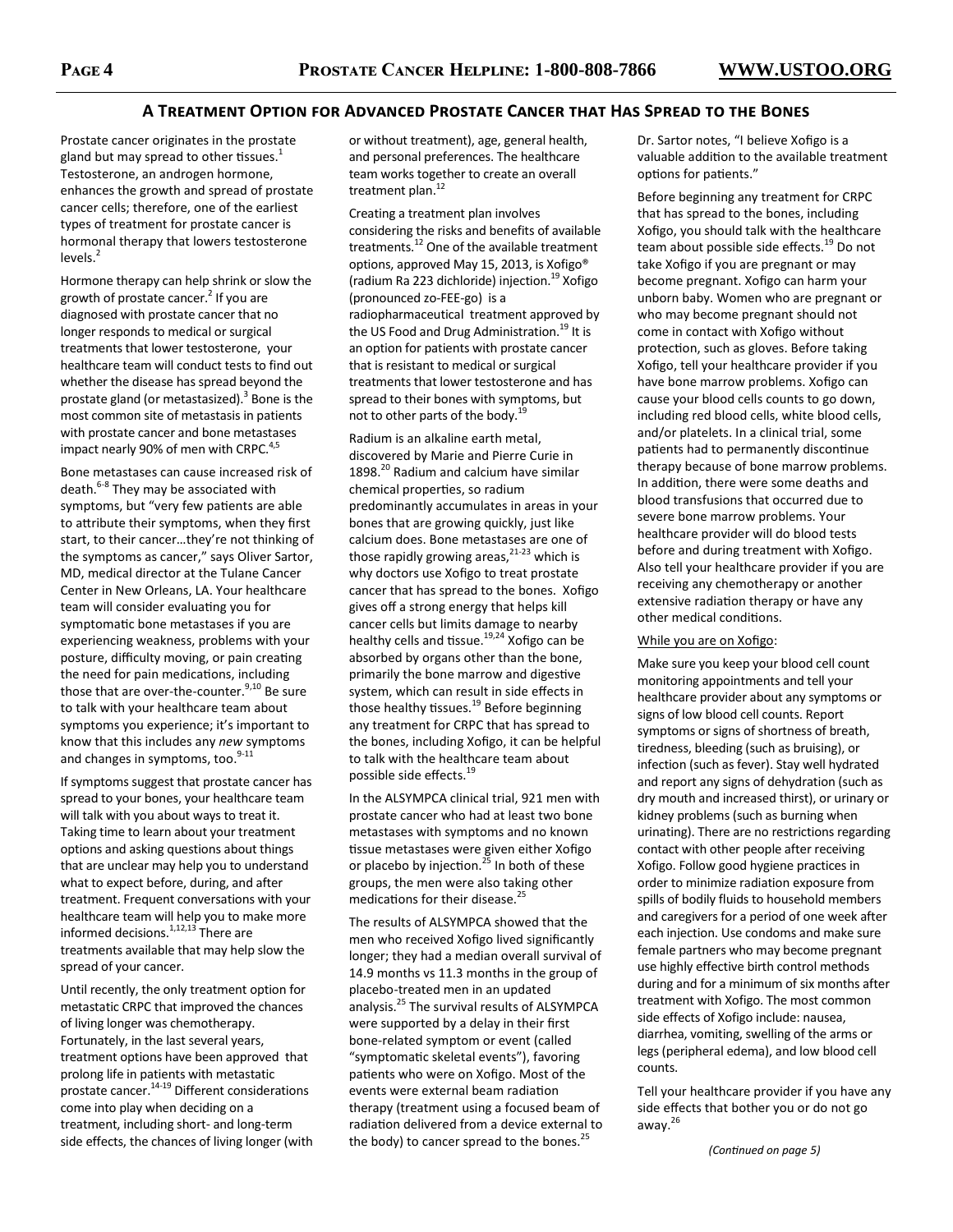# **A TREATMENT OPTION FOR ADVANCED PROSTATE CANCER** (Continued from page 4)

If Xofigo® (radium Ra 223 dichloride) is right for you, your healthcare provider will refer you to a clinic or facility where healthcare providers or technicians are qualified to give Xofigo. $^{19}$  Over the course of your therapy, you will get a total of six intravenous injections of Xofigo—one injection every four weeks. The injection of Xofigo will be given over one minute.<sup>19,25</sup>

If you have CRPC, it's important for you and those who care for you—to learn about your cancer care and all of your treatment options. Talk with your healthcare team about symptoms you are experiencing and your treatment plan.<sup>1</sup> If you have prostate cancer that has spread to your bones, you may want to ask about Xofigo.<sup>19</sup>

Xofigo is available by prescription only.

To learn more about Xofigo, speak to your clinician and visit http://xofigo-us.com/ patient/.

Please see full Prescribing Information at http://www.xofigo-us.com/productinformation/.

This article was provided to Us TOO by Bayer HealthCare.

You are encouraged to report negative side effects or quality complaints of prescription drugs to the FDA. Visit

www.fda.gov/medwatch, or call 1-800-FDA-1088.

# (مَعِيَّة) Bayer HealthCare

© 2014 Bayer HealthCare Pharmaceuticals. All rights reserved. BAYER, the Bayer Cross, and Xofigo are registered trademarks of Bayer.

## PP-600-US-0038

## **References**

- 1. ASCO Answers. Prostate Cancer Patient Brochure. http://www.cancer.net/sites/ cancer.net/files/ asco\_answers\_guide\_prostate.pdf. Accessed August 4, 2014.
- 2. American Cancer Society Website. Hormone therapy for prostate cancer. http:// www.cancer.org/cancer/prostatecancer/ overviewguide/prostate-cancer-overviewtreating-hormone-therapy. Accessed August 4, 2014.
- 3. National Cancer Institute Website. Prostate Cancer Treatment (PDQ®). http://www.cancer.gov/cancertopics/pdq/t reatment/prostate/Patient/page2. Accessed August 4, 2014.
- 4. de Bono JS, Logothetis CJ, Molina A, et al. Abiraterone and increased survival in metastatic prostate cancer. *N Engl J Med.* 2011;364(21):1995-2005.
- 5. Scher HI, Fizazi K, Saad F, et al. Increased survival with enzalutamide in prostate cancer after chemotherapy. *N Engl J Med*. 2012;367(13):1187-1197; supplementary appendix.
- 6. Even-Sapir E, Metser U, Mishani E, Lievshitz G, Lerman H, Leibovitch I. The detection of bone metastases in patients with high-risk prostate cancer: <sup>99m</sup>Tc-MDP planar bone scintigraphy, single- and multi-field-of-view SPECT, <sup>18</sup>F-fluoride PET, and <sup>18</sup>F-fluoride PET/CT. *J Nucl Med*. 2006;47(2):287-297.
- 7. Fizazi K, Carducci M, Smith M, et al. Denosumab versus zoledronic acid for treatment of bone metastases in men with castrationresistant prostate cancer: a randomised, double-blind study. *Lancet.*  2011;377(9768):813-822.
- Sathiakumar N, Delzell E, Morrisey MA, et al. Mortality following bone metastasis and skeletal-related events among men with prostate cancer: a population-based analysis of US Medicare beneficiaries, 1999-2006. Prostate Cancer Prostatic Dis. 2011;14(2):177-183.
- 9. Coleman RE. Metastatic bone disease: clinical features, pathophysiology and treatment strategies. *Cancer Treat Rev.*  2001;27(3):165-176.
- 10. Cookson MS, et al. Castration-resistant prostate cancer: AUA guideline. Linthicum, MD: American Urological Association; 2013.
- 11. American Society of Clinical Oncology Website. Prostate Cancer Symptoms and Signs. http://www.cancer.net/cancertypes/prostate-cancer/symptoms-andsigns. Accessed August 4, 2014.
- 12. American Society of Clinical Oncology Website. Prostate Cancer Treatment Options. http://www.cancer.net/cancertypes/prostate-cancer/treatment-options. Accessed August 4, 2014.
- 13. American Society of Clinical Oncology Website. Prostate Cancer: Questions to Ask the Doctor. http://www.cancer.net/cancertypes/prostate-cancer/questions-askdoctor. Accessed August 4, 2014.
- 14. NCCN Clinical Practice Guidelines in Oncology (NCCN Guidelines®) for Prostate Cancer. Version 2. 2014. http://www.nccn.org/professionals/physici an\_gls/pdf/prostate.pdf. Accessed September 12, 2014.
- 15. Provenge® (sipuleucel T) [package insert].
- 16. Jevtana® (cabazitaxel) [package insert].
- 17. Zytiga® (abiraterone) [package insert].
- 18. Xtandi® (enzalutamide) [package insert].
- 19. Xofigo® (radium Ra 223 dichloride) injection [prescribing information]. Wayne, NJ: Bayer HealthCare Pharmaceuticals Inc.; May 2013.
- 20. American Institute of Physics: Marie Curie: The Discovery of Radium. https://www.aip.org/history/curie/brief/03 \_radium/radium\_7.html. Accessed July 18, 2014.
- 21. Agency for Toxic Substances and Disease Registry, US Public Health Service. Toxicological profile for radium. December 1990. http://www.atsdr.cdc.gov/toxprofiles/tp14 4.pdf. Accessed July 18, 2014.
- 22. Henriksen G, Breistøl K, Bruland ØS, Fodstad  $\varnothing$ , Larsen RH. Significant antitumor effect from bone-seeking, α-particleemitting <sup>223</sup>Ra demonstrated in an experimental skeletal metastases model. *Cancer Res*. 2002;62(11):3120-3125.
- 23. Henriksen G, Fisher DR, Roeske JC, Bruland ØS, Larsen RH. Targeting of osseous sites with  $\alpha$ -emitting <sup>223</sup>Ra: comparison with the β-emitter <sup>89</sup>Sr in mice. *J Nucl Med*. 2003;44(2):252-259.
- 24. Sartor O, Coleman R, Nilsson S, et al. Effect of radium-223 dichloride on symptomatic skeletal events in patients with castrationresistant prostate cancer and bone metastases: results from a phase 3, double-blind, randomised trial. *Lancet Oncol*. 2014;15(7):738-746.
- 25. Parker C, Nilsson S, Heinrich D, et al. Alpha emitter radium-223 and survival in metastatic prostate cancer. *N Engl J Med*. 2013;369(3):213-223.
- 26. Learn about Xofigo® (radium Ra 223 dichloride). Whippany, NJ: Bayer HealthCare Pharmaceuticals Inc.; July 2014. http://www.xofigo-us.com/patient/. Accessed August 11, 2014.

# **WEAREVER INCONTINENCE BRIEFS**

We're pleased to be partnering with Wearever men's incontinence briefs. Throughout the month of September, 10 percent of all proceeds will be donated to Us TOO.

Incontinence can be a common side effect from some prostate cancer treatments. Classic incontinence briefs and incontinence Boxer Briefs by Wearever provide another option for dealing with a little leakage. In addition to being washable and reusable, they look and feel more like regular underwear while providing a comfortable fit and absorbent protection that wicks moisture away from the body. Wearever's incontinence briefs are constructed with sewn-in Unique-Dri™ pads and odor eliminating Agion™ antimicrobial fibers. And since each brief or boxer brief should last for 200 to 250 washes, they are more economical than disposables. Find out more at www.weareverincontinence.com.

![](_page_4_Picture_43.jpeg)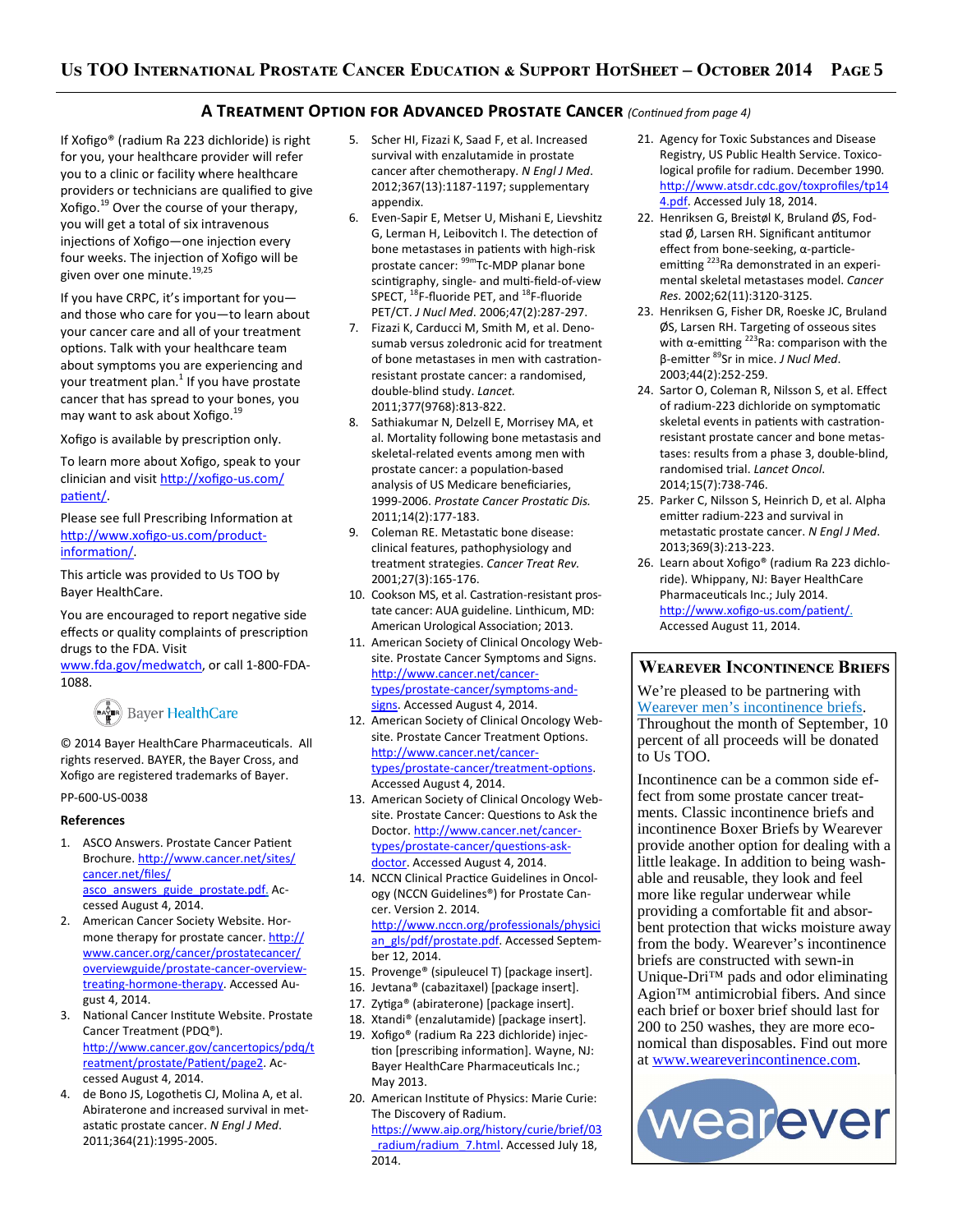# **DOCS DRIVE TREATMENT CHOICE**

*(Continued from page 1)* 

Physician characteristics were determined from the American Medical Association Physician Masterfile. The authors developed statistical models to evaluate variation in clinical management and identify factors associated with observation. The primary outcome was absence of cancer-directed therapy during the first 12 months after diagnosis.

The analysis included 12,068 men and 2,145 urologists. Overall, 80.1% of men received upfront therapy, and 19.9% began observation. The case-adjusted rate of observation by diagnosing urologist varied almost 15-fold from the lowest (4.5%) to highest (64.2%) proportion of patients managed by observation.

Analysis of factors that affected variation in the use of observation showed that the diagnosing urologist accounted for 16.1% of the variation compared with 7.9% for patient and disease characteristics.

After adjustment for patient and tumor characteristics, the probability that a patient would be observed was 29% lower if the diagnosing urologist treated non-low-risk prostate cancer (adjusted odds ratio 0.71, 95% CI 0.55-0.92,  $P=0.01$ ).

Men who saw only a urologist were significantly more likely to be observed than were men who were seen by a urologist and a radiation oncologist (43.8% versus  $8.6\%$ ,  $P < 0.001$ ). Authors found that 70.8% of men observed saw only a urologist. Men older than age 70 and with clinical T2 disease at diagnosis were significantly more likely to be observed (P <0.001). However, 55.1% of men older than 80 underwent upfront definitive treatment. Comorbidity score and PSA level did not significantly affect the likelihood of observation.

 "We weren't necessarily surprised by the findings, but the extent of variation in management of low-risk prostate cancer across physicians was quite striking," Hoffman told MedPage Today.

"The evidence of substantial variation in the approach to treatment means that patients with low-risk prostate cancer should take the initiative to ask whether they are candidates for observation," she added. Public reporting of the data will allow primary care physicians to seek out urologists who are inclined to recommend observation for low-risk cases.

*MedPage Today, 17 July 2014* 

# **RESULTS OF COMET-1**

#### *(Continued from page 1)*

the investigators is the only time-toevent-based endpoint for which data are available. Median PFS was 5.5 months for the cabozantinib arm of the trial versus 2.8 months for the prednisone arm (hazard ratio 0.50; 95% CI 0.42–0.60; p <0.0001). Safety data were consistent with those observed in earlier-stage trials of cabozantinib in mCRPC.

As a result of the outcome of COMET-1, Exelixis will initiate a significant workforce reduction to enable the company to focus its financial resources on the latestage clinical trials of cabozantinib in metastatic renal cell carcinoma (the ME-TEOR trial) and advanced hepatocellular carcinoma (the CELESTIAL trial). The company will reduce its workforce by approximately 70 percent, or approximately 160 employees, resulting in approximately 70 remaining employees.

"We are very disappointed that COMET-1 did not meet its primary endpoint of extending overall survival in men with mCRPC," said Michael M. Morrissey, PhD, president and chief executive officer of Exelixis. "We are grateful to the patients, physicians, nurses, caregivers, and other study team members who participated in the trial."

Dr. Morrissey continued, "We have thoughtfully prepared for this scenario and the resulting very difficult decisions. The workforce reduction we have announced today is necessary to significantly reduce our corporate operating expenses. I would like to personally express my deep appreciation to the talented and dedicated Exelixis employees who will be impacted by these actions, both for their commitment to Exelixis and for their tremendous contributions to patients with cancer."

Based on the outcome of COMET-1, Exelixis has deprioritized the clinical development of cabozantinib in mCRPC. Enrollment in COMET-2, which is the second pivotal trial in mCRPC and evaluates pain palliation, has been halted. The company expects top-line data before the end of this year. Based on the outcome of COMET-2, Exelixis will discuss with regulatory authorities the potential regulatory path, if any, of cabozantinib in mCRPC. Other company-sponsored studies in mCRPC, including a randomized phase 2 study of cabozantinib in combination with abiraterone, will also be halted.

*FiercePharma.com, 2 September 2014* 

# **VARIATION IN TREATMENT ASSO-CIATED WITH LIFE EXPECTANCY IN A POPULATION-BASED COHORT OF MEN WITH EARLY-STAGE PROSTATE CANCER**

Daskivich TJ, Lai J, Dick AW, et al **Cancer 17 July 2014; Epub** 

**Background:** Men with major comorbidities are at risk for overtreatment of prostate cancer due to uncertainty regarding their life expectancy. We sought to characterize life expectancy and treatment in a population-based cohort of men with differing ages and comorbidity burdens at diagnosis.

**Methods:** We sampled 96,032 men aged ≥66 years with early-stage prostate cancer who had Gleason scores ≤7 and were diagnosed during 1991 to 2007 from the Surveillance, Epidemiology, and End Results-Medicare database. We calculated cumulative incidence of other-cause mortality and determined treatment patterns among subgroups defined by age and Charlson comorbidity index scores.

**Results:** Overall, life expectancy was <10 years (10-year other-cause mortality rate, >50%) for 50,049 of 96,032 men (52%). Life expectancy differed by age and comorbidity score and was <10 years for men ages 66 to 69 years with Charlson scores  $\geq$ 2, for men ages 70 to 74 years with Charlson scores  $\geq 1$ , and for all men ages 75 to 79 years and ≥80 years. Among those who had a life expectancy <10 years, treatment was aggressive (surgery, radiation, or brachytherapy) for 68% of men aged 66 to 69 years, 69% of men aged 70 to 74 years, 57% of men aged 75 to 79 years, and 24% of men aged ≥80 years. Among these men, aggressive treatment was predominantly radiation therapy (50%, 53%, 63%, and 69%, respectively) and less frequently was surgery (30%, 25%, 13%, and 9%, respectively). Multivariate models revealed little variation in the probability of aggressive treatment by comorbidity status within age subgroups despite substantial differences in mortality.

**Conclusions:** Men aged <80 years at diagnosis who have life expectancies <10 years often receive aggressive treatment for low-risk and intermediate-risk prostate cancer, mostly with radiation therapy.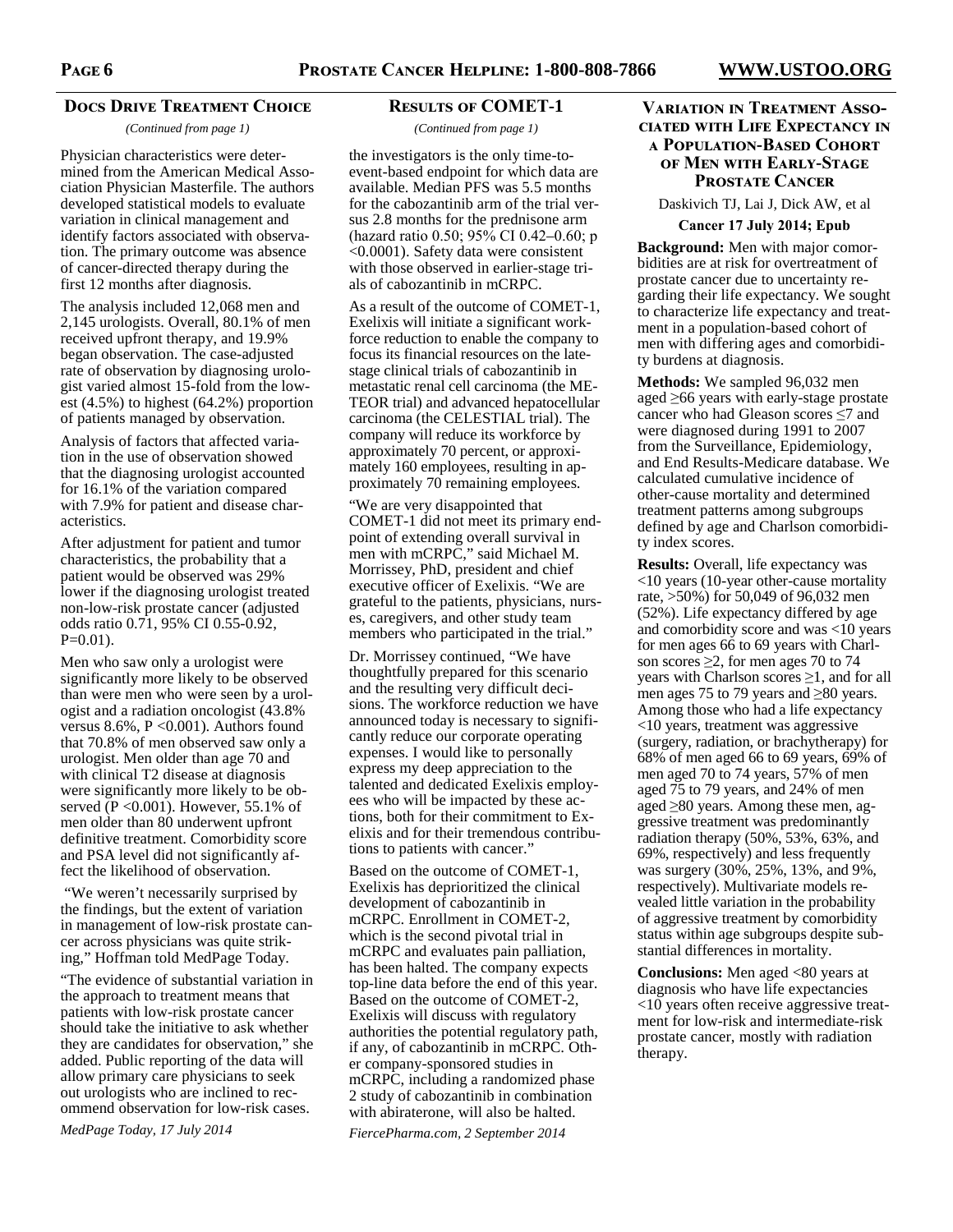# **DOCTOR CHODAK'S BOTTOM LINE** (Ref Key: article #, page #, column #)

Gerald Chodak, MD Author, *Winning the Battle Against Prostate Cancer*, Second Edition http://www.prostatevideos.com

**Editor's note:** Us TOO has invited certain physicians and others to provide information and commentary for the *HotSheet* to enrich its content to empower the reader. This column contains the opinions and thoughts of its author and is not necessarily those of Us TOO International.

**a1p1c1** As interest in active surveillance grows, newly diagnosed men should realize that their likelihood of having this treatment is dependent on factors beyond the characteristics of their tumor. The study by Hoffman and co-workers found that patients were significantly more likely to undergo local therapy if their doctor was a D.O., they were trained in certain time periods, or they saw both a urologist and a radiation therapist compared to a urologist alone. The treatment also was influenced by the treatments offered; patients whose doctor performed cryosurgery or brachytherapy were more likely to have one of those treatments than when their doctor did not perform them. Surprisingly, 55% of men over the age of 80 had local therapy. This should come as no surprise because presently doctors make their own decision regarding the information given to patients about treatment options. Unless or until some standardized information is made available to all patients, the biases of their doctor will greatly influence which treatment they receive. That places an added burden on all men and their families to carefully investigate the pros and cons of the various options.

**The Bottom Line:** As I have previously written in this column, men should specifically ask about the *odds* of the treatments helping them live longer or impairing their quality of life compared to active surveillance. One critique of this paper is that it only includes men treated up to 2009 and results may have changed significantly during the last five years.

**a4p2c2** Choline PET scans are increasingly being used in the management of men with prostate cancer, although its true value still remains uncertain. One of the challenges is variability in the interpretation of the scans. In an effort to define this variability, Pegard, et al evaluated the results for four doctors evaluating scans in patients who had a biochemical recurrence following local therapy. They used the Fleiss' kappa coefficient to assess the variability between these doctors. This value ranges from 0 to 1, where 0 means there is no consistency and 1 means there is complete agreement. No one has determined what an acceptable value is. Here the authors report a Fleiss' kappa coefficient of 0.55, which seems like it is only a fair result. They found the weakest correlation in men with an intact prostate. Although the agreement was better for lymph node involvement, one might reasonably ask, "So what?" The only purpose for considering this test after radical prostatectomy is to determine if salvage radiation is worth doing and studies have shown limited benefit. Knowing that a patient has recurrence in the lymph nodes does little to help guide therapy because there is no known survival benefit from early ADT in these men. Another concern with the findings is the authors did not show how the PSA level might impact on the findings.

**The Bottom Line:** It would have been helpful to know the level of agreement at different PSA levels. Perhaps concordance is not very good unless the PSA is above a certain value. Nevertheless, this is a first attempt to demonstrate variability in interpreting PET scans and more work in this area is needed.

**a5p2c3** One of the challenges facing men considering active surveillance is whether the prostate biopsy has adequately sampled the gland. In the United States, a 12-core biopsy has become the standard, but many doctors still do more than that number. Also, some doctors advise a repeat biopsy before advising active surveillance. A question that has not been resolved is whether doing more than 12 cores at the initial biopsy would enable men to avoid having to undergo a second biopsy. This has been partly addressed by Villa et al who correlated the number of biopsies with the findings at radical prostatectomy. Although they did find some correlation, a weakness of the paper is they combined all Gleason 7 cancers together, i.e.,  $3+4=7$  and  $4+3=7$ . The problem with this approach is many men with Gleason 3+4=7 are still considered candidates for active surveillance.

**The Bottom Line:** To really determine if patients would be better served by having more than a 12-core biopsy, the data would need to be re-analyzed by separating the patients with Gleason 7 tumors into the two groups.

**a8p6c3** The article by Daskivitch et al provides further support for the overtreatment of men with low- or intermediate-risk disease. They looked at SEER data from 1991-2007 and correlated the

likelihood of men over 65 getting treated based on their life expectancy. Obviously, doctors cannot predict with certainty the time when someone will die. All that can be done is to talk about percentages of men surviving for a defined number of years based on age and overall health. When choosing therapy, many patients expect their survival to be longer than what will actually occur. That might help explain why the authors found a significant percentage of men with life expectancies less than 10 years get local therapy. That means a large percentage of them are getting treated with almost no chance of benefitting.

**The Bottom Line:** Something seems wrong when 68% of all men with a life expectancy less than 10 years or 24% of men over 80 years of age are getting surgery, radiation, or brachytherapy. The message to patients is to ask your family doctor to give you some idea about your life expectancy based on your age and health status so you are in a better position to decide if the possible benefits of treatment really do outweigh the risks.

**a10p8c1** As has been discussed in the past, significant progress has been made in managing castrate-resistant prostate cancer. In addition to sipuleucel-T (Provenge®), abiraterone acetate (Zytiga®), and radium Ra-223 dichloride (Xofigo®) being approved prior to docetaxel chemotherapy, the FDA just announced approval of enzalutamide (Xtandi®) for those same patients. All these agents improve survival. For those failing docetaxel/prednisone, cabazitaxel is also approved. Now comes the hard part; figuring out the best sequence, which is likely to vary among patients.

**The Bottom Line:** Until definitive studies are done, doctors are likely to have a variable approach. Cost and side effects are two factors that need to be considered. One question is whether administering sipuleucel-T is the best place to start in men with minimal or no symptoms and then proceeding on to either abiraterone/prednisone or enzalutamide. For those who do have significant bone pain, radium Ra-223 dichloride rather than sipuleucel-T seems most reasonable. Hopefully, definitive studies will be published soon to help patients and doctors make treatment decisions.